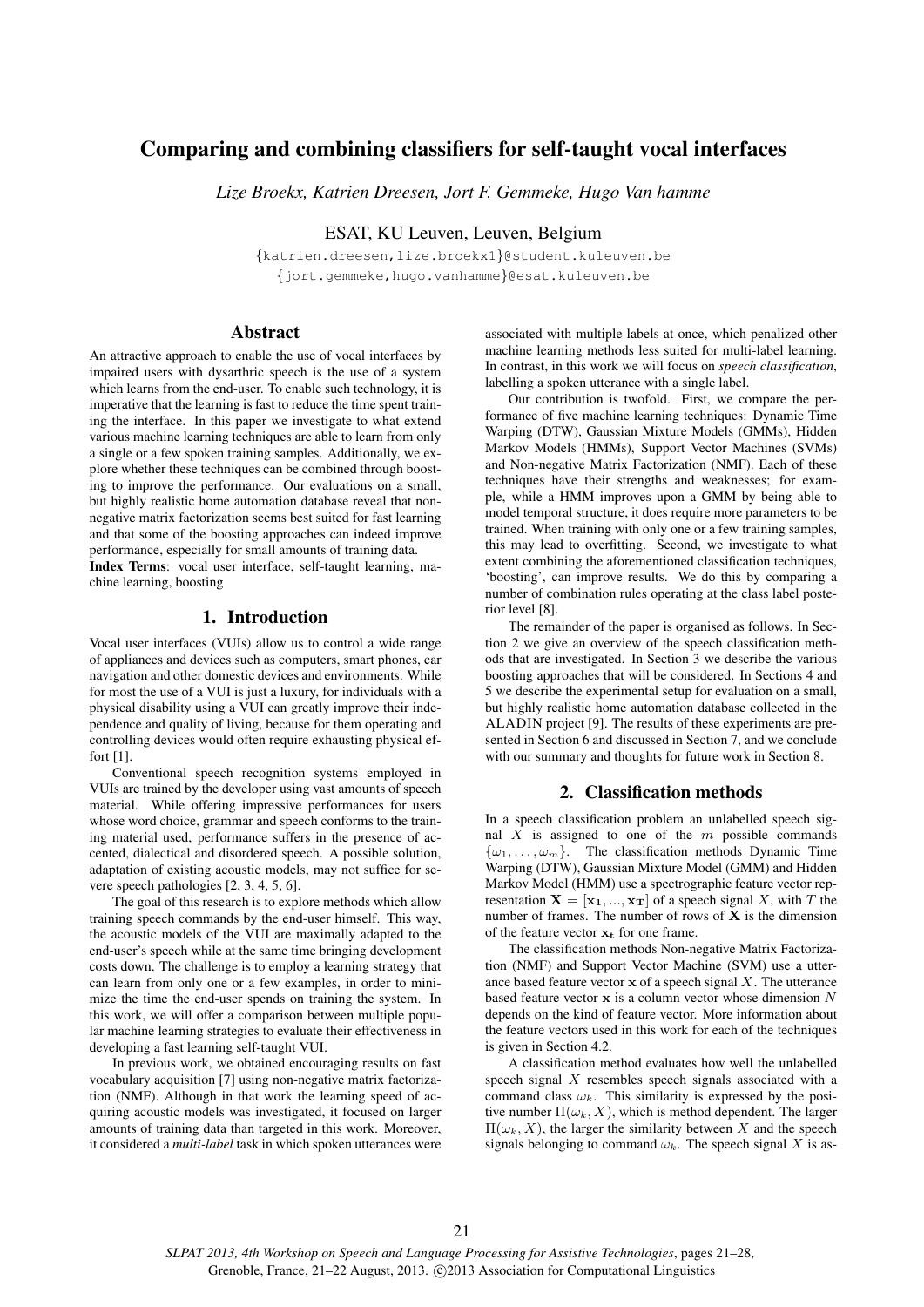signed to the command  $\omega_i$  with the highest similarity:

$$
\operatorname{assign} X \to \omega_j = \operatorname{argmax}_{\omega_k} \Pi(\omega_k, X). \tag{1}
$$

#### 2.1. Dynamic Time Warping

Dynamic Time Warping (DTW) [10, 11, 12], is a method in which an unlabelled speech signal is compared with a large collection of labelled speech signals (exemplars) extracted from the training data. Since such a comparison needs to take different signal lengths and speech rate variations into account, DTW first finds an optimal alignment between each pair of utterances through non-linear time warping. The unlabelled speech signal is labelled with the command which is associated with the most similar exemplar.

As a learning method, DTW has the advantage that it makes optimal use of all the available labelled data, because all training samples can be used as an exemplar. A drawback of DTW is that the computational complexity of classification increases linearly with the number of training samples.

Formally, the similarity between the frames of the unlabelled speech signal  $X$  and the frames of each exemplar  $X_i$ is represented by a  $T \times T_i$  matrix  $\mathbf{D}_{X,X_i}$  containing the cosine distance between the spectrographic based feature vectors representations  $X$  and  $X_i$ :

$$
\mathbf{D}_{X,X_i} = \frac{\mathbf{X}'\mathbf{X_i}}{\|\mathbf{X}\|\|\mathbf{X_i}\|}.
$$
 (2)

The similarity between two speech signals is expressed as the score  $\tilde{D}_{X,X_i}$  along the optimal path through the distance matrix  $\mathbf{D}_{X,X_i}$ . The optimal path, from the left upper corner to the right lower corner (Figure  $1(a)$ ), minimises the cumulative acoustic differences and the total number of steps. The optimal path is determined using a dynamical programming approach with the Needleman-Wunsch algorithm [13].

The unlabelled speech signal  $X$  is assigned to the command of the exemplar  $X_i$  with the highest similarity. The similarity between X and  $\omega_k$  is expressed by the positive number

$$
\Pi(\omega_k, X) = \max_{X_i \text{ of } \omega_k} \tilde{D}_{X, X_i}.
$$
 (3)

#### 2.2. Gaussian Mixture Model

In a Gaussian Mixture Model (GMM), the probability density function is used to determine the acoustic likelihood of a command given the feature vectors of the unlabelled speech signal [14].

Using a GMM is attractive, because it is a parametric model in which the classification of an unlabelled speech signal takes the same time independent of the amount of training data. Another advantage is that the use of a parametric model typically allows better generalisation to unseen data, provided enough training data is available to accurately estimate the parameters.

Each command  $\omega_k$  is represented by a weighted sum of multivariate Gaussian distributions

$$
f_k(\mathbf{x_t}, \boldsymbol{\mu}, \boldsymbol{\Sigma}) = \sum_{i=1}^{M} w_i N(\mathbf{x_t}, \boldsymbol{\mu_i}, \boldsymbol{\Sigma_i}),
$$
 (4)

with  $\mu_i$  the mean spectrographic based feature vector,  $\Sigma_i$  the covariance matrix,  $w_i$  the weights for each multivariate Gaussian distribution in the GMM and  $M$  the number of multivariate Gaussian distributions in the GMM. The weighted sum of multivariate Gaussian distributions for each command  $\omega_k$  is

trained on the collection of speech signals  $\{X^{(1)}, \ldots, X^{(N)}\}$ in the training data belonging to command  $\omega_k$ . By applying the Expectation Maximization algorithm [15], the mean spectrographic based feature vector  $\mu_i$ , the covariance matrix  $\Sigma_i$ and the weights  $w_i$  are obtained for each multivariate Gaussian distribution in the GMM. The similarity between X and  $\omega_k$  is expressed by the positive number

$$
\Pi(\omega_k, X) = \exp\left(\frac{1}{T} \sum_{t=1}^T \log(f_k(\mathbf{x_t}, \boldsymbol{\mu}, \boldsymbol{\Sigma}))\right).
$$
 (5)

#### 2.3. Hidden Markov Model

A Hidden Markov Model (HMM), the de facto standard model in automatic speech recognition, augments the GMM by taking the temporal structure of the speech into account.While known to be a powerful model for speech given enough training data, it is not clear a priori whether it can perform better than a GMM if there is very little training data and when whole-word HMMs to model the spoken commands are used rather than sub=words HMMs.

In a HMM for speech classification, the commands  $\omega_k$  are represented by a sequence  $Q$  of states  $q$  [16, 14]. For speech classification the order in the speech signal  $X$  is important, therefore a left-to-right (Bakis) HMM (Figure 1(b)) is used. A HMM  $\lambda_k = (\mathbf{\Pi}_k, \mathbf{A}_k, \mathbf{B}_k)$  is characterized by the initial probabilities  $\pi_i^{(k)}$ , the transition probabilities  $a_{ij}^{(k)}$  and the emissions  $b_i^{(k)}(\mathbf{x_t})$ , where i and j are the state indices. The emissions  $\mathbf{B_k}$ are a GMM  $f_k(\mathbf{x_t}, \boldsymbol{\mu}, \boldsymbol{\Sigma})$  for each state.

The HMM  $\lambda_k$  is trained on the collection of speech signals  $\{X^{(1)}, \ldots, X^{(N)}\}$  in the training data belonging to command  $\omega_k$  by the Baum-Welch algorithm.

For an unlabelled speech signal  $X$  the optimal state sequence  $\overline{Q}$  in each HMM  $\lambda_k$  is calculated as

$$
\tilde{Q} = \arg \max_{Q} P(Q|\mathbf{X}, \lambda_k) = \arg \max_{Q} \frac{P(Q, \mathbf{X}|\lambda_k)}{P(\mathbf{X}|\lambda_k)}.
$$
 (6)

The similarity between X and  $\omega_k$ , which is obtained by applying the Viterbi algorithm, is the positive number

$$
\Pi(\omega_k, X) = P(\mathbf{X}, q, |\lambda_k). \tag{7}
$$

#### 2.4. Support Vector Machine

A Support Vector Machine is a linear classifier which is trained to be maximally discriminative between classes, possibly augmented by working in a high dimensional (kernalized) space [17]. SVMs are known to generalize well to unseen data, but it may be difficult to accurately train the hyperplane dividing classes with only few data points.

A SVM can be used for binary classification; to separate the  $m$  commands in our speech classification task we use the oneversus-one multi-label approach in this paper. For each pair of commands  $\omega_k$  and  $\omega_l$ , a binary classification problem is solved, which results in  $n_y$  binary classification problems with

$$
n_y = \frac{m(m-1)}{2}.\tag{8}
$$

The hyperplane of the linear classifier that separates two commands  $\omega_k$  and  $\omega_l$  can be formulated as

$$
y_{\omega_k,\omega_l}(\mathbf{x}) = \mathbf{w}_{\omega_k,\omega_l}^T \mathbf{x} + b_{\omega_k,\omega_l} = \text{constant},\qquad(9)
$$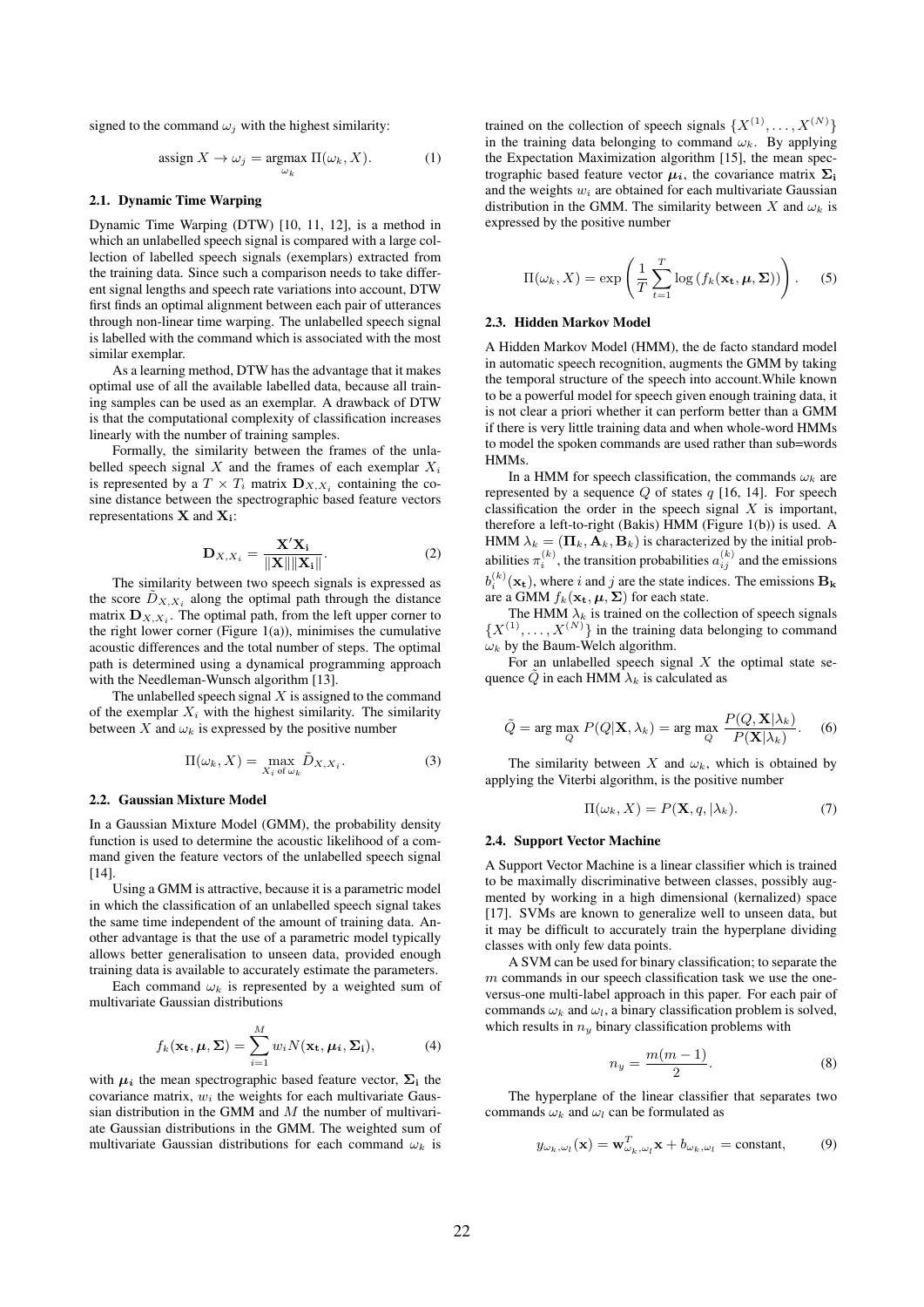

(a) *Example of the optimal path in the distance matrix* D *between two speech signals as found by DTW.*

(b) *Example of a left-to-right HMM with 3 states* qi*, transition probabilities* aij *and emissions*  $b_i(\mathbf{x_t})$ *.* 

(c) *Optimal hyperplane of the SVM classifier maximizing the margin dividing two classes.*

Figure 1: *Graphical representation of the classification methods DTW, HMM and SVM.*

with  $\mathbf{w}_{\omega_k,\omega_l} \in \mathbb{R}^n$ ,  $\mathbf{x} \in \mathbb{R}^n$ ,  $b_{\omega_k,\omega_l} \in \mathbb{R}$ ,  $y_{\omega_k,\omega_l} \in \mathbb{R}$ . The unique hyperplane for a binary classification problem (Figure  $1(c)$  can be found by rescaling the problem such that the x closest to the hyperplane satisfy

$$
|\mathbf{w}_{\omega_{\mathbf{k}},\omega_{\mathbf{l}}}^{T}\mathbf{x}+b_{\omega_{k},\omega_{l}}|=1.
$$
 (10)

The speech signal  $X$  is associated with label vector

$$
\mathbf{y}(\mathbf{x}) = [y_{\omega_1, \omega_2}(\mathbf{x}), \dots, y_{\omega_{m-1}, \omega_m}(\mathbf{x})]^T, \qquad (11)
$$

with  $x$  the utterance based feature vector of  $X$ .

Each command  $\omega_k$  is associated with a command label vector  $y^{(k)} \in \{-1, +1\}^{n_y}$ . The similarity between the speech signal X and command  $\omega_k$  is the positive number

$$
\Pi(\omega_k, X) = \left(\mathbf{y}^{(\mathbf{k})} = -\operatorname{sign}(\mathbf{y}(\mathbf{x}))\right). \tag{12}
$$

#### 2.5. Non-negative Matrix Factorization

Non-negative Matrix Factorization is an approach which factorises the training data into a set of recurrent acoustic patterns and their activations. In a supervised setting, these acoustic patterns take on the distribution of the spoken commands, as well as the acoustic patterns of filler words which are shared between commands, e.g. the, and, please. As such, it can potentially leverage shared information between commands.

A scheme of the Non-negative Matrix Factorization (NMF) is given in Figure 2 [18]. The non-negative matrix  $V^{(train)}$  consists of two parts, viz.  $[\mathbf{V_0}^{(\text{train})}; \mathbf{V_1}^{(\text{train})}]$ . Each of the m commands  $\omega_k$  is represented by a vector representation  $y^{(k)}$ , which is a zero  $m$  dimensional vector with a 1 on position  $k$ . The columns of the matrix  $\mathbf{V_0}^{(\text{train})}$  contain the vector representation  $y^{(k)}$  of the command  $\omega_k$  for each utterance in the training data, so  $\mathbf{V_0}^{(train)}$  is a matrix of dimension  $m \times N_{\text{train}}$ . The columns of the matrix  $V_1^{(train)}$  contain the utterance based feature vector x for each utterance X in the training data, so  $V_1$ <sup>(train)</sup> is a matrix of dimension length( $\mathbf{x}$ ) × N<sub>train</sub>. A low rank representation for  $V_1^{(train)}$  is obtained by factorizing  $V^{(train)}$  as the product of two non-negative matrices **W** and  $\mathbf{H}^{\text{(train)}}$ , viz.

$$
\begin{bmatrix} \mathbf{V_0}^{(\text{train})} \\ \mathbf{V_1}^{(\text{train})} \end{bmatrix} \approx \begin{bmatrix} \mathbf{W_0} \\ \mathbf{W_1} \end{bmatrix} \mathbf{H}^{(\text{train})} = \mathbf{W} \mathbf{H}^{(\text{train})} . \tag{13}
$$

The number of columns of  $W$ , i.e. the number of acoustic patterns to extract from the training data, is fixed in advance.

The matrices **W** and  $\mathbf{H}^{(train)}$  are obtained by iteratively minimizing the Kullback-Leibler divergence [19] between  $V^{(train)}$ and  $WH^{(train)}$ . After training, the matrix  $W_1$  contains as columns the acoustic patterns that exist in the training data. Element  $\mathbf{W}_{0}(k, j)$  indicates if the acoustic pattern in column j of  $W_1$  is present in command  $\omega_k$ . The element  $H^{(train)}(i, j)$ indicates how much the acoustic pattern in column i of  $W_1$ is present in utterance  $X^{(j)}$  of the training data (column j of  $\mathbf{V_{1}}^{(\text{train})}$ ).

For speech classification with NMF, the utterance based feature vector  $x$  of speech signal  $X$  is used as vector  $V_1^{(test)}$ . By minimizing the Kullback-Leibler divergence between  $V_1^{(test)}$  and  $W_1H^{(test)}$ , the vector  $H^{(test)}$  is calculated

$$
\mathbf{V_1}^{\text{(test)}} \approx \mathbf{W_1} \mathbf{H}^{\text{(test)}}.
$$
 (14)

An approximation of  $V_0^{\text{(test)}}$ , containing the representation of the command for each utterance in the test data, is given by the activation vector A

$$
\mathbf{V_0}^{\text{(test)}} \approx \mathbf{A} = \mathbf{W_0} \mathbf{H}^{\text{(test)}}.
$$
 (15)

The similarity between speech signal X and command  $\omega_k$ is given by the positive number

$$
\Pi(\omega_k, X) = A(k). \tag{16}
$$

## 3. Combining methods

Each classification method uses different mechanisms to assign an unlabelled speech signal  $X$  to the most probable command  $\omega_i$ . As a result, not all classification methods assign an unlabelled speech signal to the same command, so the misclassifications differ. In this paper we investigate whether combining  $$ different classification methods, i.e. boosting [8], might reduce the number of misclassifications. Each method  $r$  calculates a positive number  $\Pi_r(\omega_k, X)$  for each command  $\omega_k$ .

The numbers  ${\{\Pi_r(\omega_k, X)\}}_{k=1}^M$  are normalized to construct a probability vector  $\mathbf{p_r}$  for each method. The combination of the classification methods assigns the unlabelled speech signal X to the command  $\omega_i$  with the highest a posteriori probability

assign 
$$
X \to \omega_j = \underset{\omega_k}{\text{argmax}} P(\omega_k | \mathbf{p_1}, ..., \mathbf{p_R}).
$$
 (17)

Possible combination rules are the product rule, sum rule, maximum rule, minimum rule, median rule and majority rule. Table 1 gives the a posteriori probability for these rules.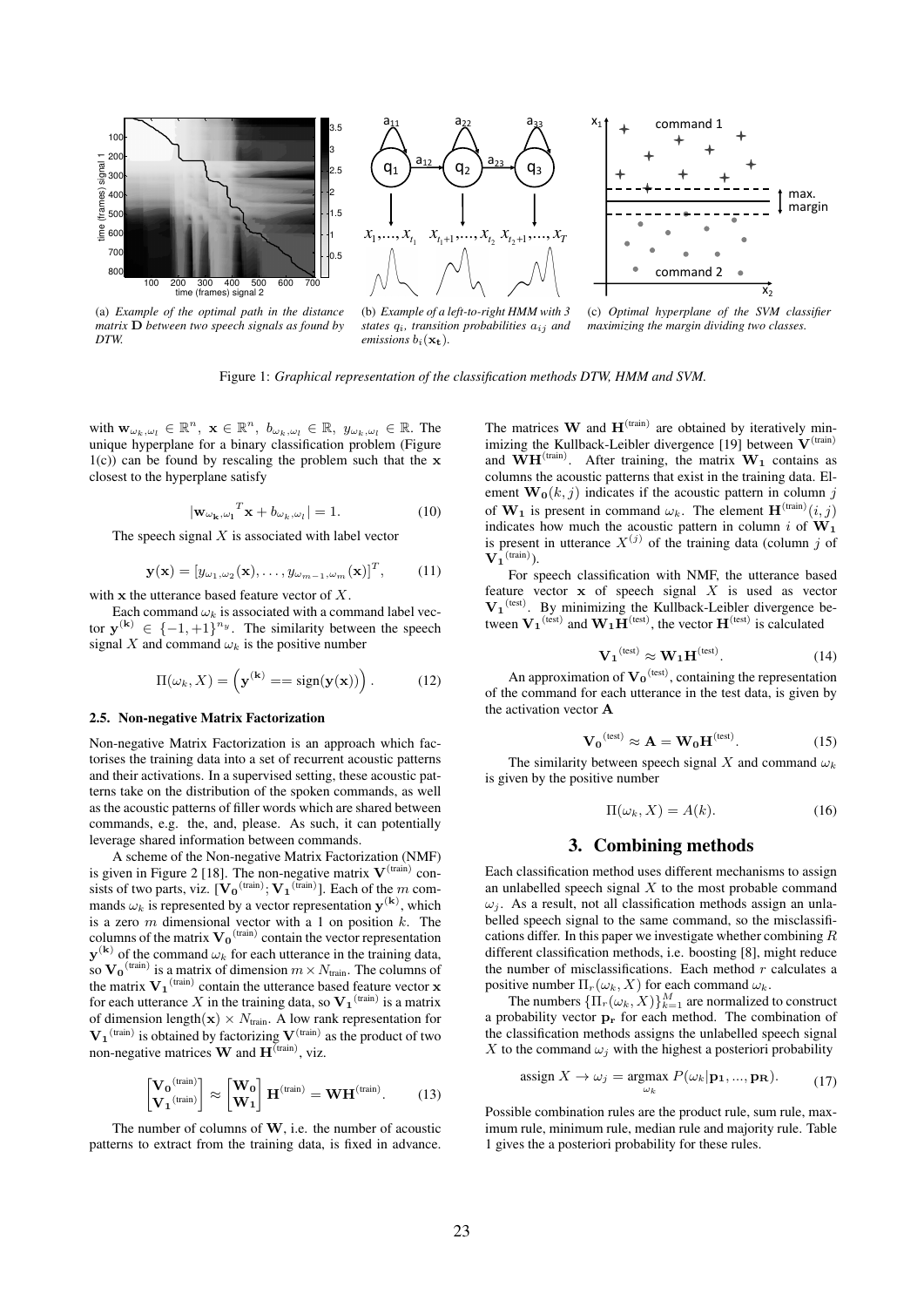Figure 2: *Scheme of Non-negative Matrix Factorization.*



The combination rules in Table 1 make the assumption that each method assigns a speech signal to a command independently of the other methods, which results in

$$
P(\mathbf{p_1}, ..., \mathbf{p_R}|\omega_k) = \prod_{i=1}^R P(\mathbf{p_i}|\omega_k).
$$
 (18)

In this paper the extra assumption of equal a priori probabilities is made for each rule. The a posteriori probability of the product rule is obtained by repeatedly applying Bayes' rule. In the sum rule the assumption is made that the a posteriori probabilities  $P(\omega_k|\mathbf{p_i})$  calculated by the different methods do not significantly differ from the a priori probabilities  $P(\omega_k)$ . The maximum rule is obtained starting from the sum rule and using the relation

$$
\frac{1}{R}\sum_{i=1}^{R}P(\omega_{k}|\mathbf{p_{i}}) \leq \max_{i} P(\omega_{k}|\mathbf{p_{i}}). \tag{19}
$$

The minimum rule is obtained starting from the product rule and using the relation

$$
\prod_{i=1}^{R} P(\omega_k | \mathbf{p_i}) \le \min_{i} P(\omega_k | \mathbf{p_i}). \tag{20}
$$

The a posteriori probability of the median rule is obtained by replacing the mean by the more robust median in the sum rule. In the majority rule the assumption is made that the a posteriori probabilities  $P(\omega_k|\mathbf{p_i})$  calculated by the different methods do not significantly differ from the a priori probabilities  $P(\omega_k)$ .

# 4. Experimental setup

## 4.1. Dataset

The experiments are performed on the first home automation dataset (DOMOTICA-1) of the ALADIN project [9]. The dataset consists of non-pathological speech commands which were recorded in a realistic setting, i.e. a fully automated room using a wizard-of-oz device control. The commands were prompted using visual cues (a video) on a computer screen. In order to simulate situations with environmental noise, recordings were also made with a concurrent sound source. In addition to a close-talk microphone, multichannel audio recordings were made with multiple microphone arrays, placed near the user, on walls and near the optional noise source.

| Table 1: A posteriori probabilities for combination rules in |  |
|--------------------------------------------------------------|--|
| assumption of equal a priori probabilities.                  |  |

| rule     | $P(\omega_k \mathbf{p_1},,\mathbf{p_R})$                                                                    |  |  |  |  |
|----------|-------------------------------------------------------------------------------------------------------------|--|--|--|--|
| product  | R<br>$\prod P(\omega_k \mathbf{p_i})$<br>$i = 1$                                                            |  |  |  |  |
| sum      | $R_{\cdot}$<br>$\sum P(\omega_k \mathbf{p_i})$<br>$i=1$                                                     |  |  |  |  |
| maximum  | max $P(\omega_k \mathbf{p_i})$                                                                              |  |  |  |  |
| minimum  | min $P(\omega_k \mathbf{p_i})$                                                                              |  |  |  |  |
| median   | med $P(\omega_k \mathbf{p_i})$                                                                              |  |  |  |  |
| majority | $\frac{1}{R}\sum_{i=1}^R \Delta_{k,i}$                                                                      |  |  |  |  |
|          | if $\omega_k$ = argmax $P(\omega_l \mathbf{p_i})$<br>Ί.<br>with $\Delta_{k,i} =$<br>$\omega_l$<br>otherwise |  |  |  |  |

The noisy recordings were created by playing a radio in the background with a sound level of 60dB Sound Pressure Level, which is the sound level of average speech. It was ensured that the measured SNR to the nearest microphone remained above 15dB.

The dataset consists of 27 test subjects of which 20 are of the targeted user group. Each person was asked to go repeatedly through a list of 33 different actions, until a recording time of 30 minutes was reached, yielding a dataset of 1888 commands for the target group. In addition to this set, longer recording sessions with 7 non-target users were carried out, yielding 1699 spoken commands.

The experiments are performed on persons 5,7,20,22 and 26, on the noisy dataset recorded with the close-talk microphone. These speakers were selected because they were the only speakers with at least 3 spoken samples of each command. We will refer to them by these numbers to keep correspondence with other work on the same dataset.

### 4.2. Acoustic representation

In this paper two classes of feature vectors are used: spectrographic based feature vectors and utterance based feature vectors [20, 21]. The MFCC, MFCCDD and MIDA feature vectors are used as spectrographic based feature vectors. The GMMsupervector and the feature vector based on the histogram of acoustic occurrences and co-occurrences (sumHAC) are used as utterance based feature vector [18]. In this paper a Hamming window of size 30 ms is used with frame shifts of 15 ms. A pre-emphasis of 0.95 is used.

The MFCC feature vectors are obtained by applying an Inverse Discrete Cosine Transform (IDCT) to log-Mel spectra. In this paper, we use 12 MFCCs in each frame, in addition to the log energy, resulting in 13-dimensional feature vectors. To obtain the MFCCDD feature vectors, the 13-dimensional MFCC feature vectors are augmented with their first and second order differences (∆- and ∆∆-features), yielding a total of 39 coefficients per frame.

The Mutual Information Discriminant Analysis (MIDA) feature vectors are obtained with a linear transformation that maximizes the separability between different classes of input frames [22]. In this paper, we determine  $\Delta$ - and  $\Delta\Delta$ -features on the 24 log-Mel spectral features, leading to 72-dimensional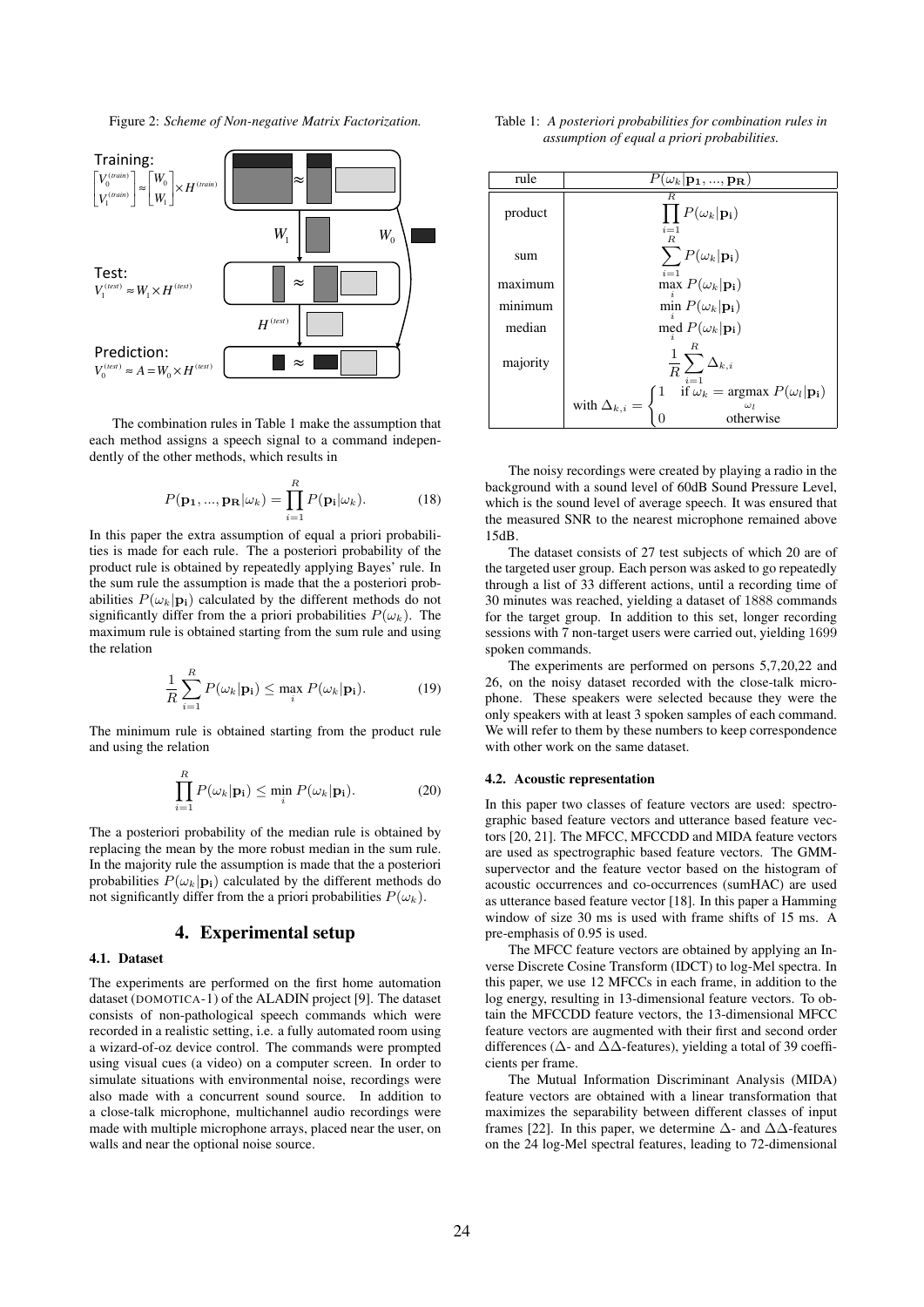input vectors. On these representations we then perform the MIDA-transformation, separating the classes in the input space and at the same time reducing its dimensionality from 72 to 39.

The spectrographic based feature vectors are the starting point to construct the utterance based feature vectors. The GMM-supervector combines 60-dimensional MFCCDD spectrographic based feature vectors to one high-dimensional utterance based feature vector [21]. The construction of a GMMsupervector consists of three steps. The first step is training a Gaussian Mixture Model Universal Background Model (GMM UBM). To be more robust, a trained GMM UBM with 512 multivariate Gaussian distributions is used. The development data set used to train the UBM includes over 30,000 speech recordings and was sourced from NIST 2004-2006 SRE databases, LDC releases of Switchboard 2 phase III and Switchboard Cellular (parts 1 and 2) [23]. The second step in constructing a GMM-supervector is adapting the means of the multivariate Gaussian distributions of the GMM UBM according to the spectrographic based feature vectors of the speech signal. In the last step the 512 adapted means of dimension 60 are placed in a column vector, which gives the resulting 30720-dimensional GMM-supervector of the speech signal.

The utterance based feature vector based on the histogram of acoustic occurrences and co-occurrences (sumHAC) is constructed by applying a k-means clustering algorithm [16] to the MFCCDD spectrographic based feature vectors to obtain a codebook [18]. Each spectrographic based feature vector is assigned to a prototype vector in the codebook by means of an extension (softVQ) to vector quantization [24]. With softVQ a frame based feature vector characterized by its proximity to multiple prototypes is obtained. Proximity is measured as the posterior probability of a collection of Gaussians, much like in semi-continuous HMMs.

In this paper Voice Activity Detection (VAD) is used to improve the performance of a classification method [25]. By distinguishing speech and silence frames in the speech signal, both training and classification are only based on the speech frames. The distinction between speech and silence frames is made based on the energy in the frame.

#### 4.3. Classification methods

Below, we detail the acoustic representations and parameter settings for each of the methods. To ensure a best-case scenario for each of the methods, we optimised the settings for each method individually.

DTW employs MFCC feature vectors. The use of MFC-CDD and MIDA features was explored in a pilot experiment, but did not result in significant improvements.

Both the GMM and the HMM use the spectrographic MIDA feature vectors. The full-covariance GMM consists of 10 mixtures, while the GMM employed in the HMM uses 5 mixtures and a three state left-to-right HMM. The implementation uses the logarithm of the probabilities to obtain a numerically stable implementation [26].

The linear kernel SVM operates on GMM-supervectors, tuned using a cross-validation grid search. Finally, NMF is applied to the utterance based feature vector sumHAC, constructed starting from the spectrographic based feature vector MFCCDD and using the vector quantization method softVQ. In this paper codebooks of size 50 are used for softVQ and 36 acoustic patterns are extracted from the training data (columns of W), where 3 are used for filler words.

Table 2 gives an overview of the setting for the different

Table 2: *Settings for each classification method.*

| method     | setting                    |
|------------|----------------------------|
| <b>DTW</b> | <b>MECC</b>                |
| <b>GMM</b> | MIDA, 10 mixtures          |
| <b>HMM</b> | MIDA, 3 states, 5 mixtures |
| <b>SVM</b> | GMM-supervector (MFCCDD)   |
| <b>NMF</b> | sumHAC (MFCCDD, softVQ)    |

classification methods.

# 5. Experiments

#### 5.1. Comparing classifiers

For the experiment to determine the best classification method only 22 commands with 3 examples or more in the noisy recording scenario of person 5, 7, 20, 22 and 26 are considered. There is not enough data for the other persons in the data to investigate the influence of the number of examples for each command on the classification.

In a small dataset, the division of the commands in groups with cross-validation is more important than in larger datasets. Therefore an adaptation of cross-validation is used in the experiments. The commands are randomly divided in groups with the requirement that in each group there is exactly one speech signal belonging to each command. The least frequent command in the dataset determines the number of disjunct groups. The remaining speech signals are not used in the experiments.

To determine the accuracies of the different classification methods for  $k$  examples for each command, the classification methods are trained on  $k$  disjunct groups and tested on 1 disjunct group. All possible combinations of training groups and test group are considered. To minimize the influence of the division in groups, the experiments are repeated with 5 different random divisions in groups.

#### 5.2. Combining classifiers

For the experiment to determine the influence of boosting on the accuracy only 22 commands with 3 examples or more in the noisy dataset of person 26 are considered. For each method  $i \in \{DTW, GMM, HMM, SVM, NMF\}$  the  $22 \times 22$  matrix  $\Pi_i$ is constructed with as  $(k, j)$  element the number  $\Pi_i(\omega_k, X^{(j)})$ where  $\omega_k$  is the considered command and  $X^{(j)}$  a speech signal in the testdata. Each column in the matrix  $\Pi_i$  is scaled to a probability vector, resulting in the matrix  $P_i$ . The adaptation of cross validation, as discussed in section 5.1, is used and the experiments are repeated with 5 different random divisions in groups to minimize the influence of the division in groups. The matrices  $P_i$  of the different combinations of test group and trainingsdata with 5 random divisions in groups are concatenated in the matrix  $P_{i, \text{TOT}}$  for *n* examples in the trainingsdata. The matrix  $P_{i, \text{TOT}}$  is of dimension  $22 \times N_{\text{TOT}}$ , where  $\overline{N_{\text{TOT}}}$  is the product of the number of commands (22), the number of random divisions in groups (5), the number of test groups and the number of different trainingsdata for  $n$  examples in the trainingsdata.

The goal of boosting is to achieve an improvement in the accuracies with respect to the individual classification methods. In the boosting experiment, each method  $i$  is assigned a positive weight  $w_i$ , so  $P(\omega_k|\mathbf{p_i})$  becomes  $w_iP(\omega_k|\mathbf{p_i})$ . For the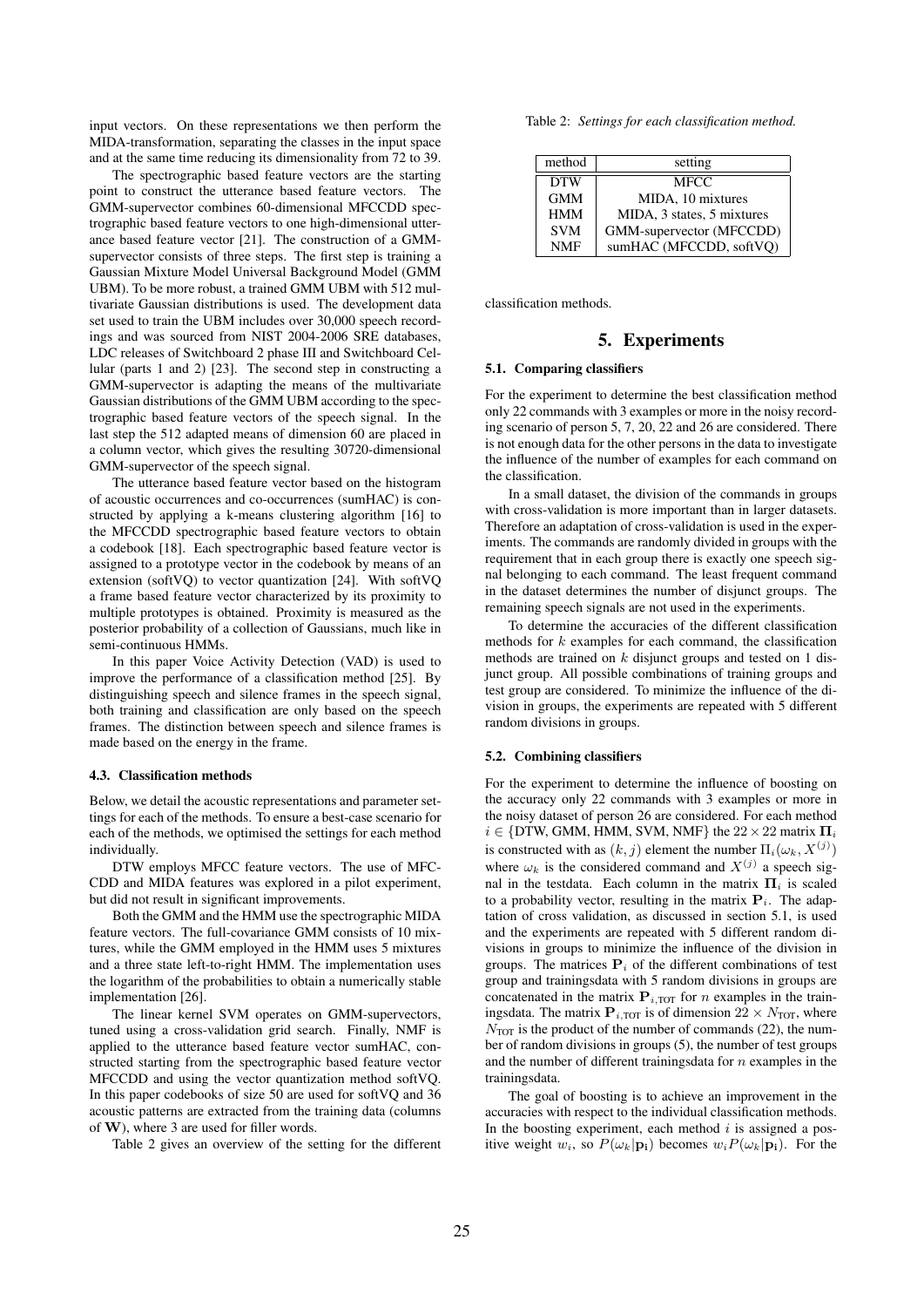Table 3: *Accuracies obtained with classification methods in noisy recording scenario for person 5, 7, 20, 22 and 26.*

| Person 5                   |            |            |            |            |            |  |  |  |
|----------------------------|------------|------------|------------|------------|------------|--|--|--|
| $N_{\rm EX}$               | <b>DTW</b> | <b>GMM</b> | <b>HMM</b> | <b>SVM</b> | NMF        |  |  |  |
| 1                          | 48.6       | 30.5       | 17.9       | 5.3        | 56.4       |  |  |  |
| 2                          | 56.1       | 72.4       | 56.1       | 6.7        | 87.0       |  |  |  |
|                            | Person 7   |            |            |            |            |  |  |  |
| $N_{\rm EX}$               | <b>DTW</b> | <b>GMM</b> | <b>HMM</b> | <b>SVM</b> | <b>NMF</b> |  |  |  |
| 1                          | 23.9       | 28.3       | 16.5       | 4.8        | 42.4       |  |  |  |
| 2                          | 30.9       | 51.5       | 32.7       | 3.0        | 62.7       |  |  |  |
| Person 20                  |            |            |            |            |            |  |  |  |
| $\overline{N}_{\text{EX}}$ | <b>DTW</b> | <b>GMM</b> | <b>HMM</b> | <b>SVM</b> | <b>NMF</b> |  |  |  |
| 1                          | 45.0       | 47.3       | 29.2       | 10.8       | 47.6       |  |  |  |
| 2                          | 54.8       | 71.2       | 55.8       | 30.6       | 80.0       |  |  |  |
|                            | Person 22  |            |            |            |            |  |  |  |
| $N_{\rm EX}$               | <b>DTW</b> | <b>GMM</b> | <b>HMM</b> | <b>SVM</b> | <b>NMF</b> |  |  |  |
| 1                          | 67.0       | 45.9       | 29.7       | 10.2       | 49.8       |  |  |  |
| 2                          | 73.6       | 82.1       | 71.2       | 13.9       | 86.7       |  |  |  |
|                            |            |            | Person 26  |            |            |  |  |  |
| $N_{\rm EX}$               | <b>DTW</b> | <b>GMM</b> | <b>HMM</b> | <b>SVM</b> | <b>NMF</b> |  |  |  |
| 1                          | 66.5       | 45.5       | 34.0       | 23.9       | 63.4       |  |  |  |
| 2                          | 75.8       | 69.3       | 66.0       | 53.1       | 81.6       |  |  |  |
| 3                          | 80.2       | 78.4       | 79.2       | 69.0       | 87.5       |  |  |  |
| $\overline{4}$             | 83.5       | 83.3       | 84.7       | 77.8       | 90.8       |  |  |  |
| 5                          | 85.6       | 85.9       | 88.2       | 81.5       | 91.8       |  |  |  |

majority rule the definition of  $\Delta_{k,i}$  becomes

$$
\Delta_{k,i} = \begin{cases} w_i & \text{if } \omega_k = \underset{\omega_l}{\text{argmax}} \ P(\omega_l | \mathbf{p_i}) \\ 0 & \text{otherwise.} \end{cases}
$$
 (21)

In this way a better classification method has a higher influence on the a posteriori probability.

The optimal weights  $w_i$  of the matrices  $P_{i, \text{TOT}}$  of the methods  $i$  in the boosting rules are obtained using grid search for 1 example for each command. The grid search of the weight  $w_i$  for each method i is between 0 and 1 with step size 1/4. Each possible combination of the weights  $w =$  $[w_{\text{DTW}}, w_{\text{GMM}}, w_{\text{HMM}}, w_{\text{SVM}}, w_{\text{NMF}}]$  is scaled to one. For the combination rules, the weights  $\mathbf{w} = \begin{bmatrix} 1/4, 1/4, 1/4, 1/4, 1/4 \end{bmatrix}$ and  $\mathbf{w} = [1, 1, 1, 1, 1]$  result in the same normalized weights  $w = [1/5, 1/5, 1/5, 1/5, 1/5]$ . Only the unique normalized weights are considered. If there are multiple weights w which result in the highest accuracies, the first w is used as optimal weight.

# 6. Results

#### 6.1. Comparing classifiers

Table 3 shows the accuracies with different  $N_{EX}$  examples for each command in the trainingsdata and for person 5, 7, 20, 22 and 26 with the settings of Table 2.

Table 3 shows that NMF gives the highest accuracies for each person, except for person 22 and 26 with one example for each command. The lowest accuracies are obtained with classification method SVM. The accuracies improve with an increasing number examples  $N_{EX}$  for each command, except for person 7 with SVM. The accuracies of person 7 are significantly lower than those of the other persons. For person 5 the second highest accuracies are obtained with DTW and NMF for 1 and

Table 4: *Weights for person 26 with combination rules.*

| rule                                  | <b>DTW</b> | <b>GMM</b> | <b>HMM</b> | <b>SVM</b> | NMF  |
|---------------------------------------|------------|------------|------------|------------|------|
| product                               | 4/5        |            |            |            | 1/5  |
| sum                                   | 4/5        | 0          |            |            | 1/5  |
| maximum                               | 4/5        |            |            |            | 1/5  |
| $m$ <sub>1</sub> $m$ <sub>1</sub> $m$ | 1/17       | 4/17       | 4/17       | 4/17       | 4/17 |
| median                                | 1/6        | 4/6        | O          |            | 1/6  |
| majority                              | 2/6        | 1/6        |            | 1/6        | 2/6  |

Table 5: *Accuracies for person 26 with combination rules.*

| $N_{\rm EX}$ | product | sum  | max  | min  | med  | maj  |
|--------------|---------|------|------|------|------|------|
|              | 73.0    | 70.6 | 70.7 | 23.9 | 66.7 | 70.2 |
| 2            | 85.2    | 83.8 | 83.5 | 52.7 | 79.3 | 83.4 |
| 3            | 89.3    | 88.8 | 87.8 | 68.7 | 84.4 | 88.3 |
| 4            | 91.2    | 91.0 | 90.6 | 77.5 | 88.2 | 90.8 |
| 5            | 92.9    | 92.0 | 91.1 | 81.2 | 90.5 | 91.7 |

2 examples for each command respectively. For person 7 and 20 the second highest accuracies are obtained with GMM. The second highest accuracies for person 22 are obtained with NMF (1 example) and GMM (2 examples). For person 26 the second highest accuracies are obtained with NMF (1 example), DTW (2-3 examples) and HMM (4-5 examples). The accuracies of person 26 with GMM are initially higher than those of HMM (1-2 examples), but for more examples (3-5) the accuracies of HMM are higher.

### 6.2. Combining classifiers

In Table 4 the optimal weights are shown that are obtained by grid search with 1 example for each command in the training data.

Table 4 shows that the product rule, sum rule and maximum rule assign an unlabelled speech signal X based on the probability vectors  $p_{\text{DTW}}$  and  $p_{\text{NMF}}$ . The median rule uses the probability vectors  $p_{\text{DTW}}$ ,  $p_{\text{GMM}}$  and  $p_{\text{NMF}}$ . The majority rule uses all probability vectors except  $p_{HMM}$ . The minimum rule bases the assignment on the probability vectors of all classification methods. The according non normalized weights in the grid search are  $w = \left[\frac{1}{4}, 1, 1, 1, 1\right]$ . In the minimum rule the probability vector  $p_{DTW}$  gets the smallest weight. In Table 5 the accuracies obtained with the individual classification methods and the different boosting rules with weights as in Table 4 are shown.

Table 5 shows that the highest individual accuracies are obtained with the classification method DTW (1 example) and NMF (2-5 examples). The classification method SVM gives the lowest accuracies. The more examples for each command in the training data, the higher the accuracies of the individual classification methods are.

In Table 5 a significant improvement in the accuracies is observed for the product rule and sum rule with respect to the highest accuracies obtained with the individual classification methods. The maximum rule and majority rule give higher accuracies for 1 to 3 examples for each command in the training data with respect to the individual methods. For more examples for each command in the training data, the accuracies obtained with the maximum rule and majority rule are similar to those obtained with NMF. The accuracies obtained with median rule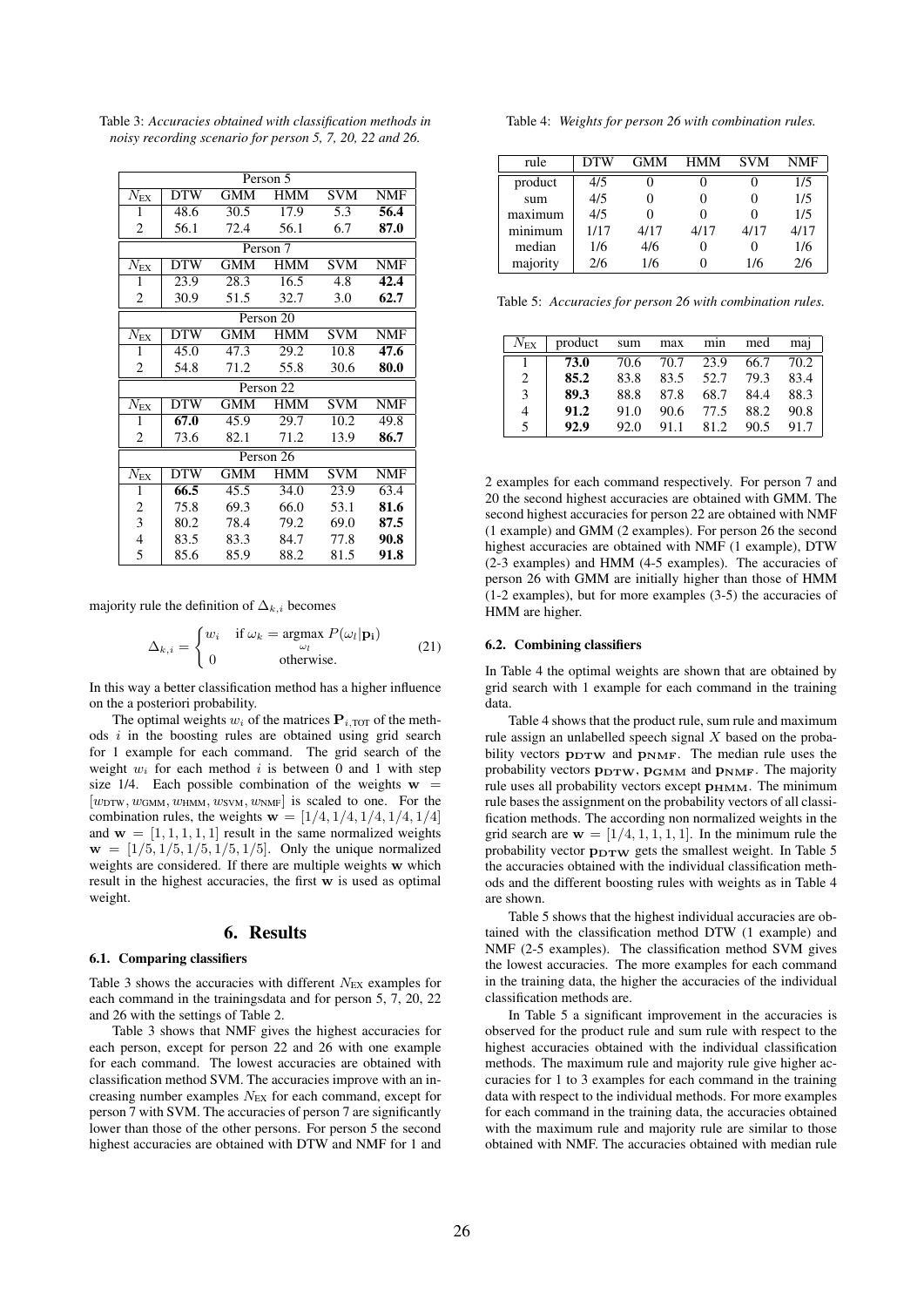are lower than the accuracies obtained with the best individual classification method NMF, except for 1 example for each command. The median rule performs better than all individual classification methods except NMF. The minimum rule gives similar accuracies as the worst individual classification method SVM.

# 7. Discussion

# 7.1. comparing classifiers

When comparing the classifiers in Table 3, we observe a very large difference between classification methods. Since for speaker 26, the difference between methods becomes substantially smaller with increasing numbers of examples per command, we can indeed attribute most of these difference to the amount of training data used. Although it is difficult to set a target accuracy which suffices for practical applicability of these techniques, it is encouraging that for most speakers 2 examples suffice to achieve 80 to 90 % accuracy. The lower accuracies of speaker 7, although still at 62.7 % for NMF, are due to a speech impairment. Informal listening tests revealed that for this speaker, the spoken commands are difficult to understand even for humans.

As expected, DTW achieves good results when presented with only a single training sample, but is outperformed by models which learn their parameters as soon as there is more training data. It is interesting to observe that HMM is outperformed by the simpler GMM until at least 3 training samples are presented. It seems that even though the GMM employed by the HMM is smaller (5 vs 10 mixtures), the larger number of parameters that needs to be trained is still problematic for small training sizes.

Of all the methods, the SVM performs the worst, with results almost at chance level for some speakers. The results on speaker 26 indicate once again, that with more data the results become comparable. NMF, on the other hand, is able to perform well both with little and larger amounts of training data. Presumably, this is due to its capability to use some of its recurrent patterns to model phenomena such as filler words, which allows the recurrent patterns modelling commands to be more discriminative. Although these results do not allow us to investigate the accuracy when presented with much more data (hundreds of examples), but results in [7] do indicate that also in these regimes, NMF be adequate.

#### 7.2. Combining classifiers

Unfortunately, the amount of data available did not allow us to explore methods which learn the boosting weights from the data. Our experiments therefore show an upper limit on the performance gains that can be expected using boosting. Additionally, the weights that are obtained allow us to judge which methods offer complementary information.

The product rule, sum rule and maximum rule only use the 2 classification methods DTW and NMF which have the highest accuracies for 1 example for each command. The weight  $w_{\text{DTW}}$ is higher than  $w_{NMF}$  because the accuracy of DTW is higher than that of NMF for 1 example for each command. Since these rules have the highest weight to the best classification method, the best accuracies are obtained for these rules in comparison with the other boosting rules. This effect is only visible for a few examples for each command. An explanation for this is that the best classification method DTW for 1 example gains little in comparison with the other classification methods when increasing the amount of examples for each command.

The accuracies obtained with the minimum rule are not more than the accuracies obtained with the worst classification method SVM. It is plausible that the minimum rule only gives good results if the entropy of the probabilities of the different commands for the classification methods is small (probabilities of different commands in one classification method are close together). This is not the case for the considered classification methods. In this experiment, the minimum rule has the opposite effect of what is expected of a boosting rule.

The median rule does not take the classification method HMM and SVM, which have the lowest accuracies for 1 example for each command. The obtained accuracies are similar to the accuracies obtained with NMF. This is achieved by giving the best classification methods NMF and DTW a weight such that their weighted probability vector is median.

The majority rule assigns a relative high weight to the 2 best classification methods DTW and NMF for 1 example for each command, as expected. GMM and SVM also get a non zero weight. HMM is assigned a zero weight, which is explained by the fact that HMM makes more and similar misclassifications than GMM, because of the lack of data for 1 example for each command.

The effect of boosting decreases when increasing the amount of examples for each command. This is explained by the weights are trained on 1 example for each command and the changing order of best classification methods. Some classification methods (HMM, SVM) need more data to obtain a higher accuracy, while DTW gains relatively little in accuracy when increasing the number of data.

### 8. Conclusions

In this paper the performance of the classification methods Dynamic Time Warping (DTW), Gaussian Mixture Model (GMM), Hidden Markov Model (HMM), Support Vector Machine (SVM) and Non-negative Matrix Factorization (NMF) are investigated on a speech classification task. Evaluations on a realistic home automation database show that NMF is best suited for speech classification with a small amount of data. Next, we investigated if combining different methods through boosting might improve the classification. Both the product rule and the sum rule give higher accuracies than the best individual classification method. The gain of combining classification methods is higher for a small amount of data. Future work will focus on exploring methods to learn the boosting weights on small amounts of training data.

### 9. Acknowledgements

The research of Jort F. Gemmeke is funded by IWT-SBO grant 100049.

### 10. References

- [1] J. Noyes and C. Frankish, "Speech recognition technology for individuals with disabilities," *Augmentative and Alternative Communication*, vol. 8, no. 4, pp. 297–303, 1992.
- [2] H. Christensen, S. Cunningham, C. Fox, P. Green, and T. Hain, "A comparative study of adaptive, automatic recognition of disordered speech," in *Proc Interspeech 2012*, Portland, Oregon, US, Sep 2012.
- [3] K. T. Mengistu and F. Rudzicz, "Comparing humans and automatic speech recognition systems in recognizing dysarthric speech," in *Proceedings of the Canadian Conference on Artificial Intelligence*, 2011.